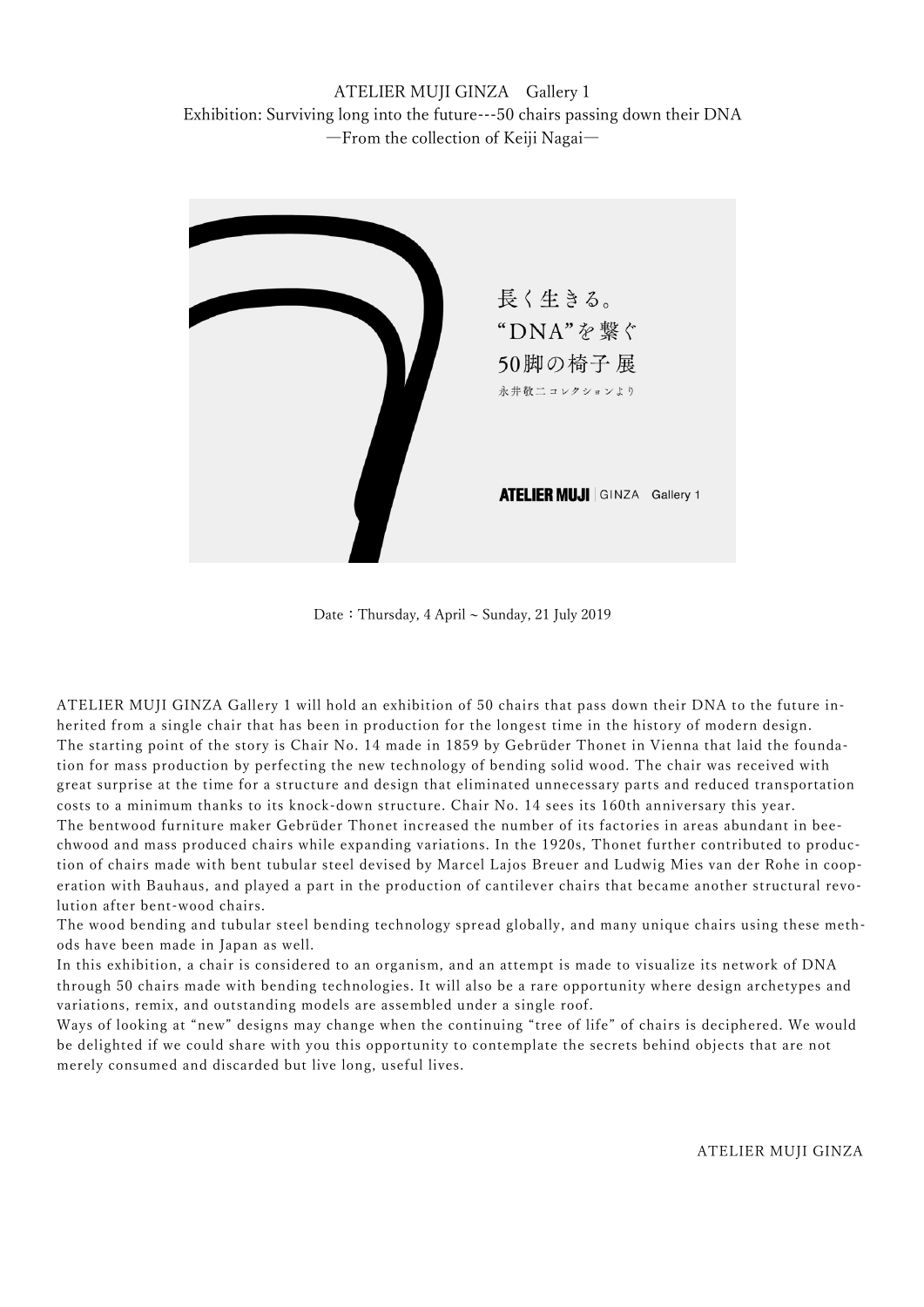50 Chairs featured in Atelier Muji Ginza Gallery 1.

In this pamphlet, the chairs are presented in a tree diagram according to the "DNA" of their technology and design. It all began in 1859. No. 14 was the chair that the Thonet company used to build a foundation for mass production utilizing solid wood bending technology.

Here we tell a short story of the "DNA" of this long lived chair that sees its 160th birthday this year? Models of long-life design still being produced at present in 2019 are marked with their age. Why not join us in thinking about the nature of long lived design through the tree outlining this chair's life?

## Explanation of the chair

No. Year Designer Manufacture Material ---------------

※All ages are design years.

※The product name may vary depending on the manufacturer of the current product. In addition, the manufacturer name will be the same as the exhibit in this exhibition.

1. No.14 1859 Michael Thonet(1796-1871) Thonet Beech, Fabric

Two hundred years ago in 1819, Michael Thonet opened a furniture studio in Boppard, which was then a territory of Prussia. He later founded Gebrüder Thonet with his sons in his new home ground Vienna. Michael invented solid-wood bending technology, and after a series of trial and error he unveiled the side chair No. 14 as its ultimate form. It is a simple and lightweight chair composed of only six parts, which was truly innovative as it also brought success in reducing transportation costs thanks to its knock-down structure, and laid the foundation for mass production. Approximately 50 million units were produced in 40 years from the time No. 14 was first unveiled, and even today, after 160 years, it is an unrivaled long-life design product that is being produced by various manufacturers.

2. unkown unkown No. 14K (knotted leg) Thonet Beech, Cane

This chair was made by taking solid-wood bending technology to the limit by imparting a knot to one of its legs.

3. unkown unkown No.14 1/2 Akita Mokko Beech, Cane

A model of No.14 redesigned with an addition of a tatami-suri crossbar at the bottom so that it will not scratch tatami mats in Japanese-style rooms.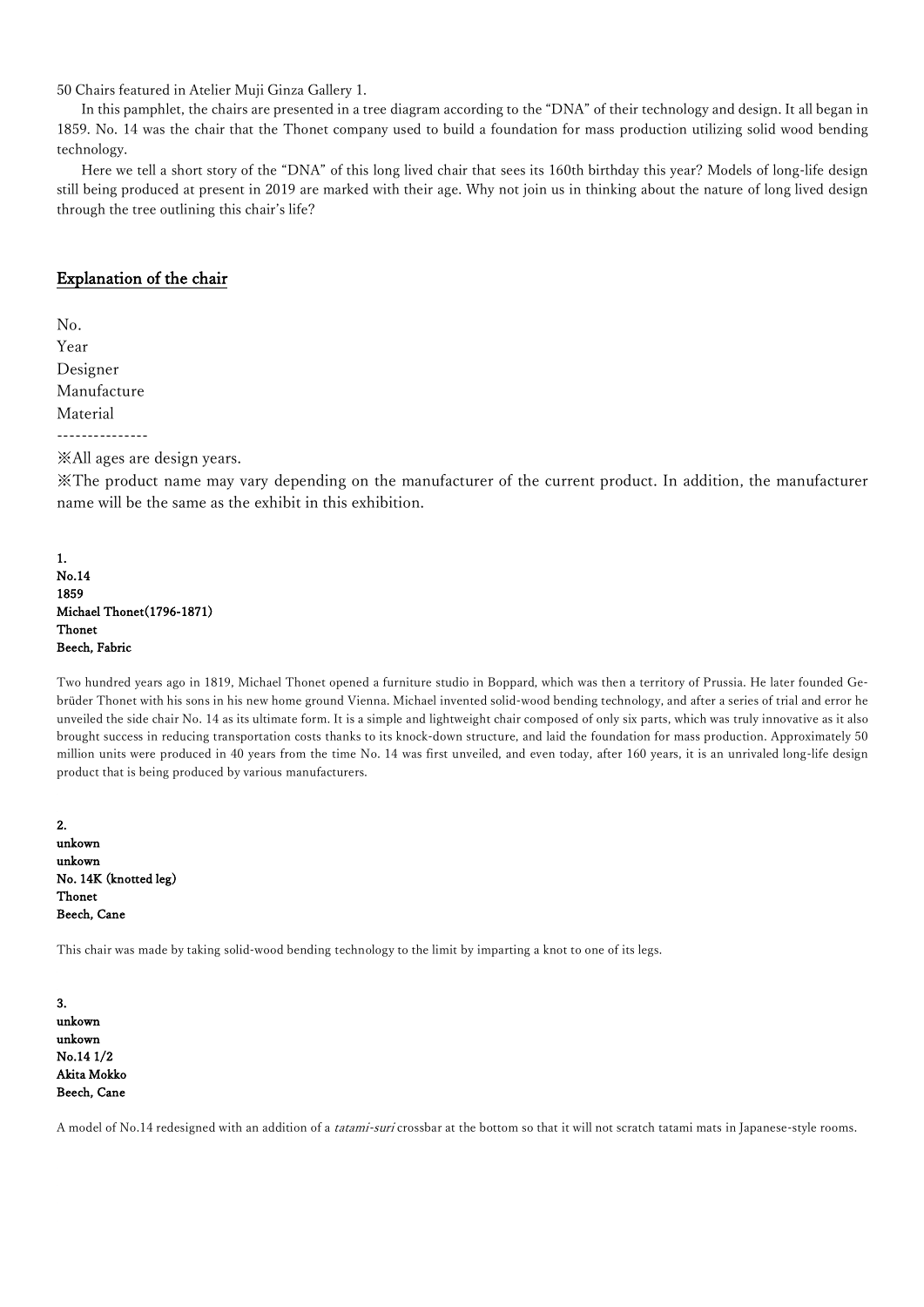## 4. No. 6009 1871 August Thonet(1829-1910) Thonet Beech, Cane

As with No. 14, this chair is composed of six parts but realizes a weight reduction to just 3.5 kg. It is called Vienna Chair and was popular among modernist architects. Le Corbusier in particular chose No. 6009 for the Pavilion of the Esprit Nouveau unveiled at the International Exhibition of Modern Decorative and Industrial Arts in Paris in 1925 as well as for the interior of a residence designed for the housing exhibition Weißenhofsiedlung (the Weissenhof Estate) in 1927, it is also called the Le Corbusier Chair.

5. No. 209 1927 Poul Henningsen(1894-1967) Thonet Beech, Cane

A redesign of No. 6009 by Danish architect Poul Henningsen who is known for masterpieces in lighting fixtures. A subtle difference is seen in the curvature of the arm portion (from No. 6009).

6. No. 7500 1876 Gebrüder Thonet Thonet Beech, Cane

Thonet also made optimal use of wood bending technology in the structure of rocking chairs and unveiled several designs. Among them, Rocking Chair No. 7500, which is called chaise longue (the most elegant rocking type) uses eight meter-long beechwood pieces on both right and left sides. A version with armrest is shown in the company's catalog in 1879 and later. Neither types were made in mass quantities.

7. Café Museum 1898 Adolf Loos(1870-1933) J. & J. Kohn Beech, Cane

A chair made for the coffee house Café Museum in Vienna by Adolf Loos. The curve was designed to appear more delicate by making part of the cross section of the bentwood into an oval shape. Production at the time was by bentwood furniture maker J&J Kohn that was founded in 1869 and became a rival company of Thonet (this company merged with another rival Mundus in 1914 and then merged with Gebrüder Thonet in 1922).

8. A stool for Austrian Postal Savings Bank 9. An armchair for Austrian Postal Savings Bank (No. 6516) 1902 Otto Wagner(1841-1918) **GTV** Beech, aluminium

Two pieces of furniture designed by Otto Wagner who is called "the father of functionalist architecture" for the Austrian Postal Savings Bank. The armchair adopts a pioneering structure where the front legs, arms, and the backrest are connected with a single square log. The stool with its innovative structure using a standardized frame had an immense influence on modern design thereafter. Aluminum, which was a new material at the time was used in the joint screw, which is also a part of its design.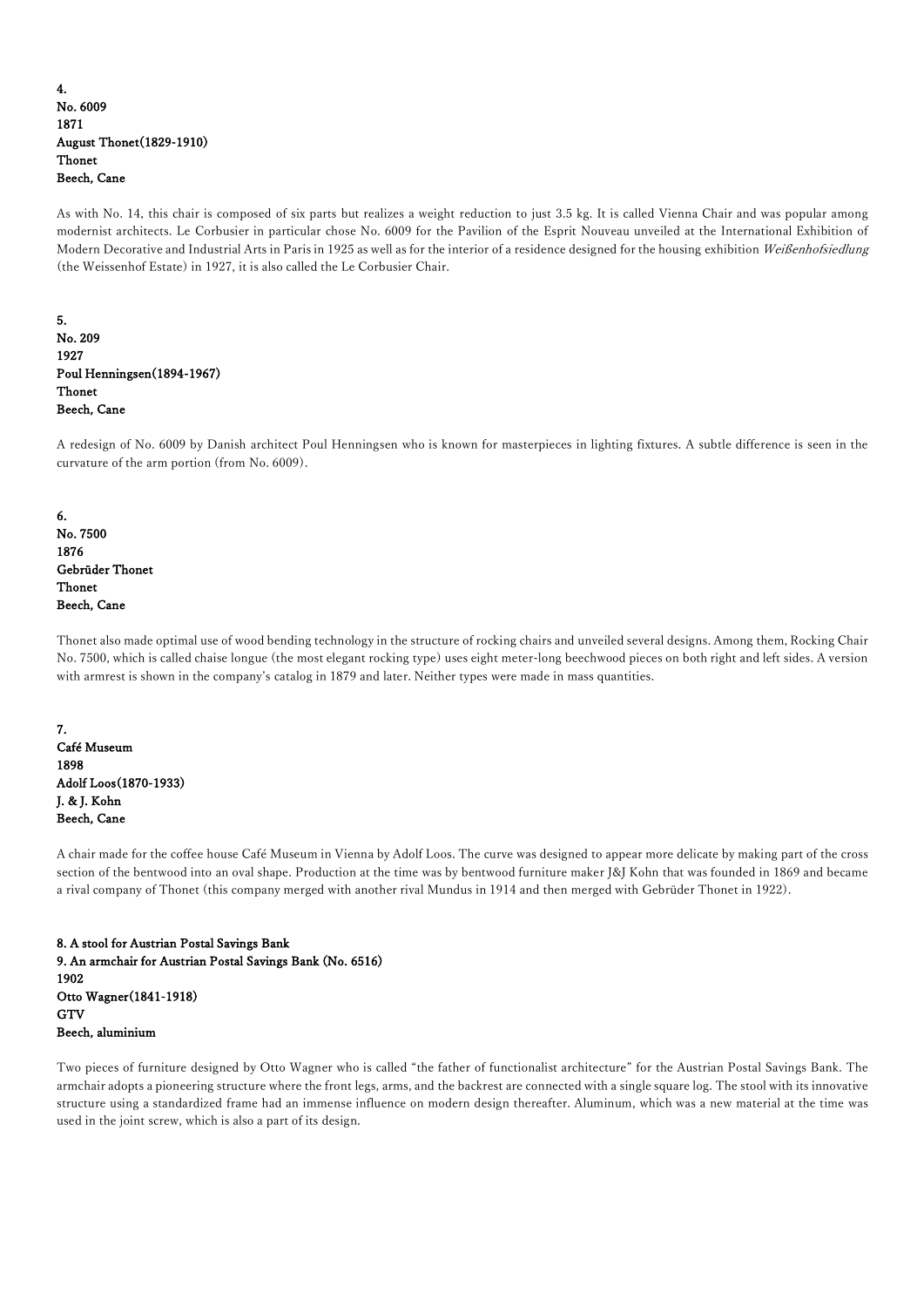## 10. No. 811 1930 Josef Hoffmann(1870-1956) Thonet Beech, Cane

It is generally thought that No. 811 was designed by Josef Hoffmann, but some hold other opinions, such as that it was co-designed with Josef Frank. Variations in the form of the front legs are seen depending on the era. Hoffmann was an apprentice of Otto Wagner and was a central figure in the Vienna Secession as well as the founder of Wiener Werkstätte (studio).

### 11. Side Chair 1939 Søren Hansen(1905-1977) Fritz Hansem Beech

A redesign of No. 14. The design of the sidebar of the backrest is more modern. The reinforcement of the leg is not a ring but in a C form.

12. Beechwood bentwood chair 2008 MUJI Thonet Beech

A redesign of No. 14. It was designed to match tabletop height by raising the backboard of the backrest, and given a more simple design by eliminating the leg-reinforcement ring.

## 13. Club Chair B3  $1925 - 26$ Marcel Lajos Breuer(1902-1981) Gavina Steel tube, Canvas

Marcel Lajos Breuer served as a lecturer at Bauhaus in Dessau. He realized the world's first indoor chair using a tubular steel frame inspired by bicycles at the time. It became an epoch making work that embodied modernism. Thonet Mundus bought Standard Möbel founded by Breuer and its copyrights in 1929. Advancements in B3 were made over time, and in the 1960s Breuer teamed up with the Italian company Gavina to make further adjustments and produced a model that led to the chair being referred to as Wassily.

14. Folding Chair B4 1927 Marcel Lajos Breuer(1902-1981) **TECTA** Steel tube, Canvas

This folding chair is a variation of Club chair B3.

15. Side Chair B5 1926-27 Marcel Lajos Breuer(1902-1981) Thonet Steel tube, Canvas

A side chair using tubular steel as the frame.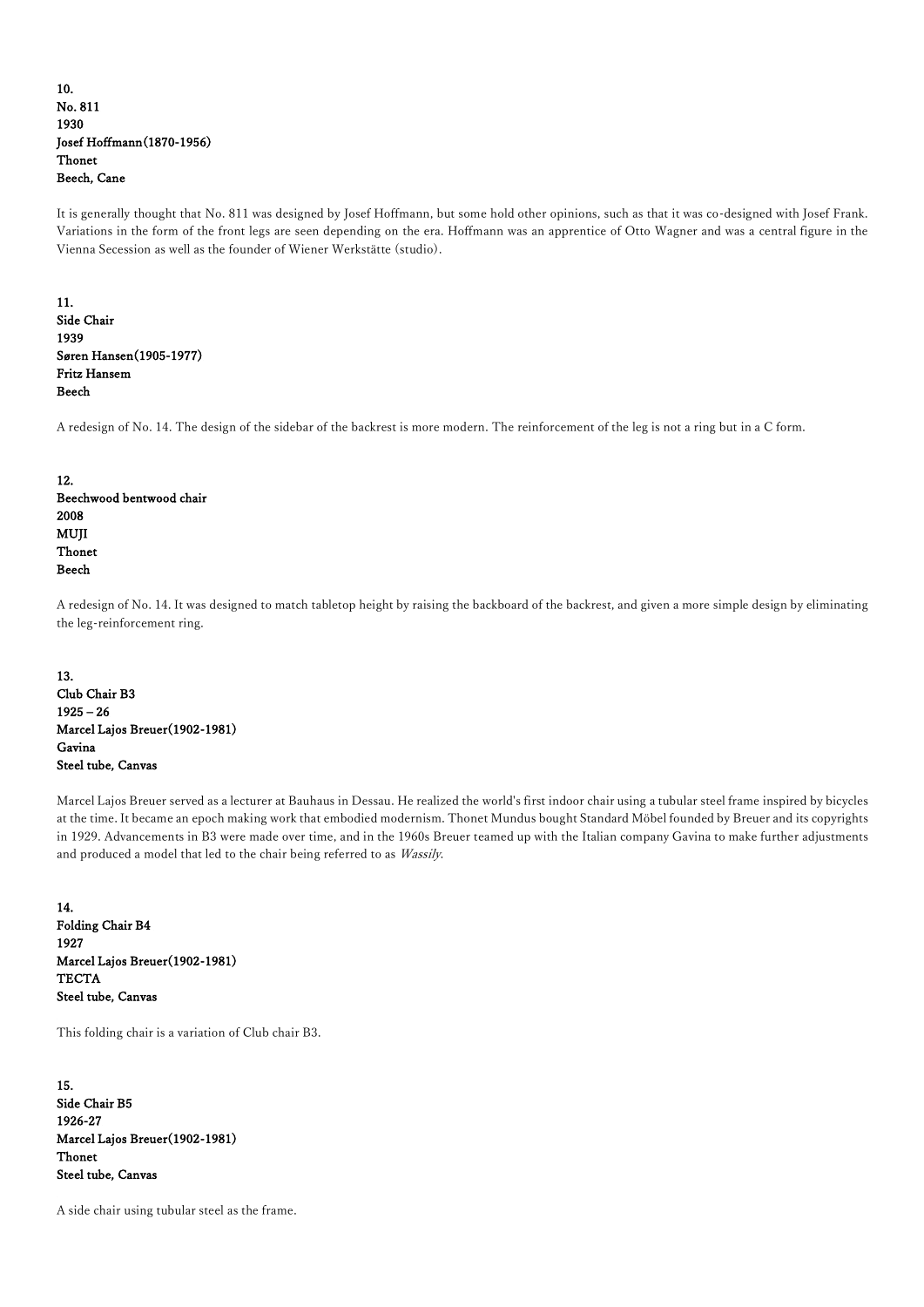## 16. S33 1926 Mart Stam(1899-1986) Thonet Steel tube, Leather

In 1925, Dutch architect Mart Stam did a structural experiment by connecting gas pipes to realize a chair without hind legs. The completed result S33 has been etched in history as a work that led to a structural revolution in chairs. When this cantilever chair was unveiled at the housing exhibition Weißenhofsiedlung (the Weissenhof Estate) in Stuttgart in 1927 along with exceptional variations by Marcel Breuer and Mies van der Rohe, cantilever chairs became a symbol of the spirit of the era.

17. S64 1929 Marcel Lajos Breuer(1902-1981) Thonet Steel tube, Cane, Wood

An armchair that is one of the variations of Side chair B32. The combination of the tubular steel bent like a single-stroke line from the arm section and the rattan seat and backrest stretched over the wooden frames exudes a sense of sharpness and warmth at the same time.

18. 19. 20. MR10/ MR 20 (armchair) / MR10 (cane version) 1927 Ludwig Mies van der Rohe(1886-1969) Thonet Steel tube, Leather(18), Leather(19), Cane(20)

Seeing Stam's rough prototype of the cantilever chair, Mies created an elegant form employing a bending method that brought out a sense of elasticity in tubular steel.

21. Brno Chair 1930 Ludwig Mies van der Rohe(1886-1969) Knoll Steel tube, Leather

This project was originally designed as dining chair of Tugendhat House in Brno, a city in the former Czech Republic, designed by Mies. The owner of the house Tugendhat was a Jewish business family, they fled to Switzerland in fear of persecution by the Nazis in 1938. Mies, who served as the 3rdgeneration principal of Bauhaus, moved to the US after the school was closed by the Nazis in 1933 and established his status as a master of modern architecture.

22. Tatlin Chair 1927 Vladimir Tatlin(1885-1953) Nikol Internazionale Steel tube, Leather

This cantilever chair was made by an Italian manufacturer based on a bentwood chair prototype by Tatlin, a leading illusionist of Russian Constructivism that emerged in the 1910s. Tatlin was also strongly interested in flying and levitation, and was engaged in the development of a bird-like flying machine called Letatlin.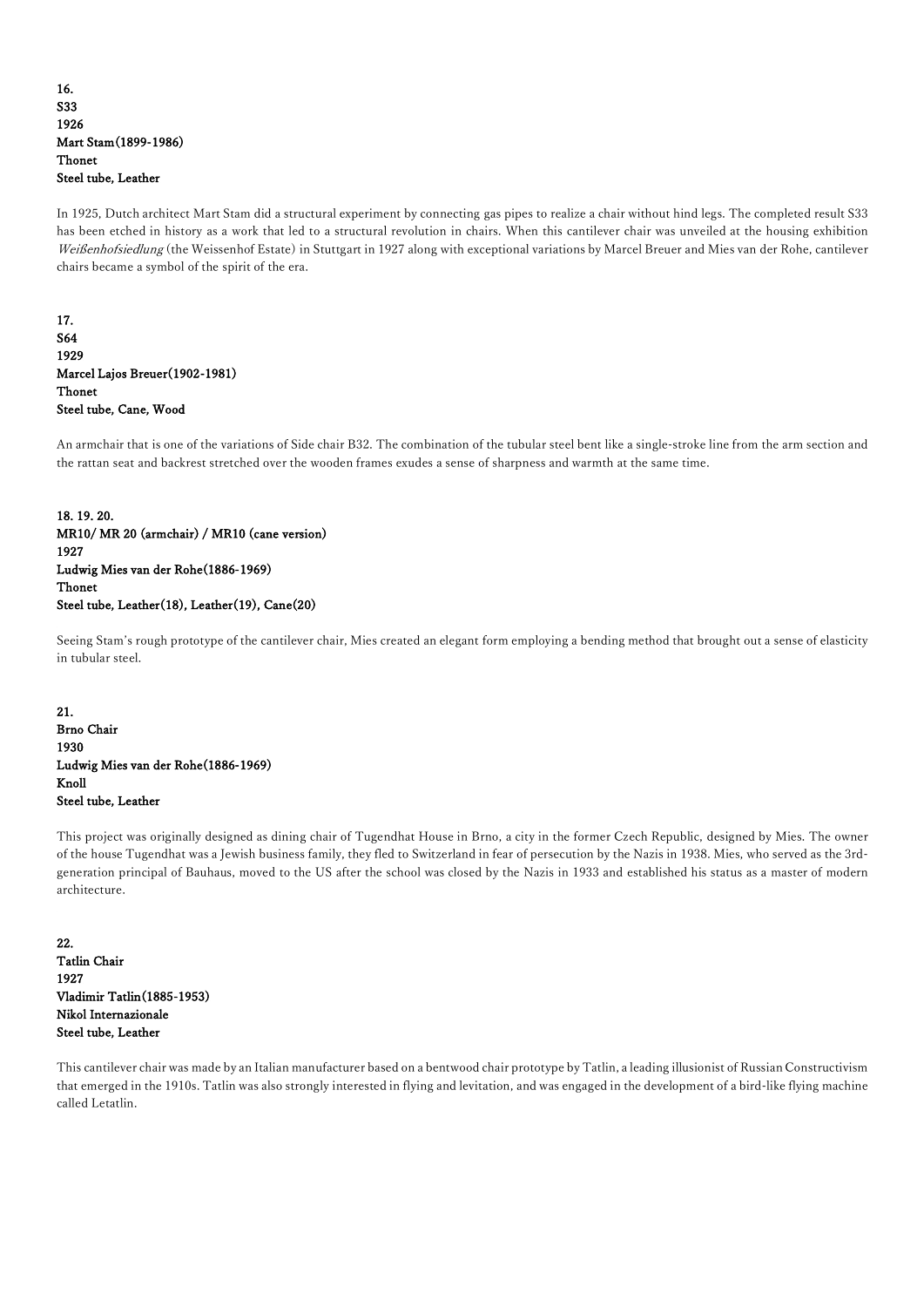## 23. 24. Lariana / Sant'Elia (armchair) Giuseppe Terragni(1904-1943) 1936 Zanotta Steel tube, Moulded Plywood(23), Leather(24)

A furniture piece designed by Giuseppe Terragni, who was a representative architect in Italian rationalism for Casa del Fascio in Como (a city in Italy) under the Mussolini regime, and later manufactured by Zanotta from 1983. A variation of the cantilever structure.

25. 41 Armchair Paimio 1931-32 Alvar Aalto(1898-1976) Artek Birch, Bent Plywood

One of the furniture pieces in the Paimio tuberculosis sanatorium designed by Finnish architect Alvar Aalto in the early 1930s. Aalto designed tubular steel furniture strongly influenced by Bauhaus in 1929 and entered them in competitions held by Thonet Mundus and others, but through a sanatorium project discovered modern design possessing unique structures and a warmth connected intimately with humankind and nature. The bent laminated plywood frame in place of the tubular steel and the organically formed seat can be called reinterpretations of bentwood and bent-pipe furniture.

26. 42 Armchair 1932 Alvar Aalto(1898-1976) Artek Birch, Bent Plywood

For 42 Armchair, another project for the Paimio sanatorium, Aalto realized a cantilever armchair with bent laminated plywood with a springy effect.

27. Stool 60 1923-33 Alvar Aalto(1898-1976) Artek Birch

28. Stool X600 1954 Alvar Aalto(1898-1976) Artek Birch

Alva Aalto collaborated with wood furniture artisan Otto Korhonen of Turku, Finland, and worked on developing techniques for using birch as a material. This resulted in the L-leg, where cuts are made in the end of a piece of wood, wood chips inserted, then bent to create stability. The first application of this technique was Stool 60, which became a symbol of long-life design. Aalto and Korhonen created a further revolution in the bent wood industry by combining two L-legs together at a 90˚ angle to make the Y-leg, and then the X-leg that comprised five L-legs cut in a fan pattern (Fan-Leg).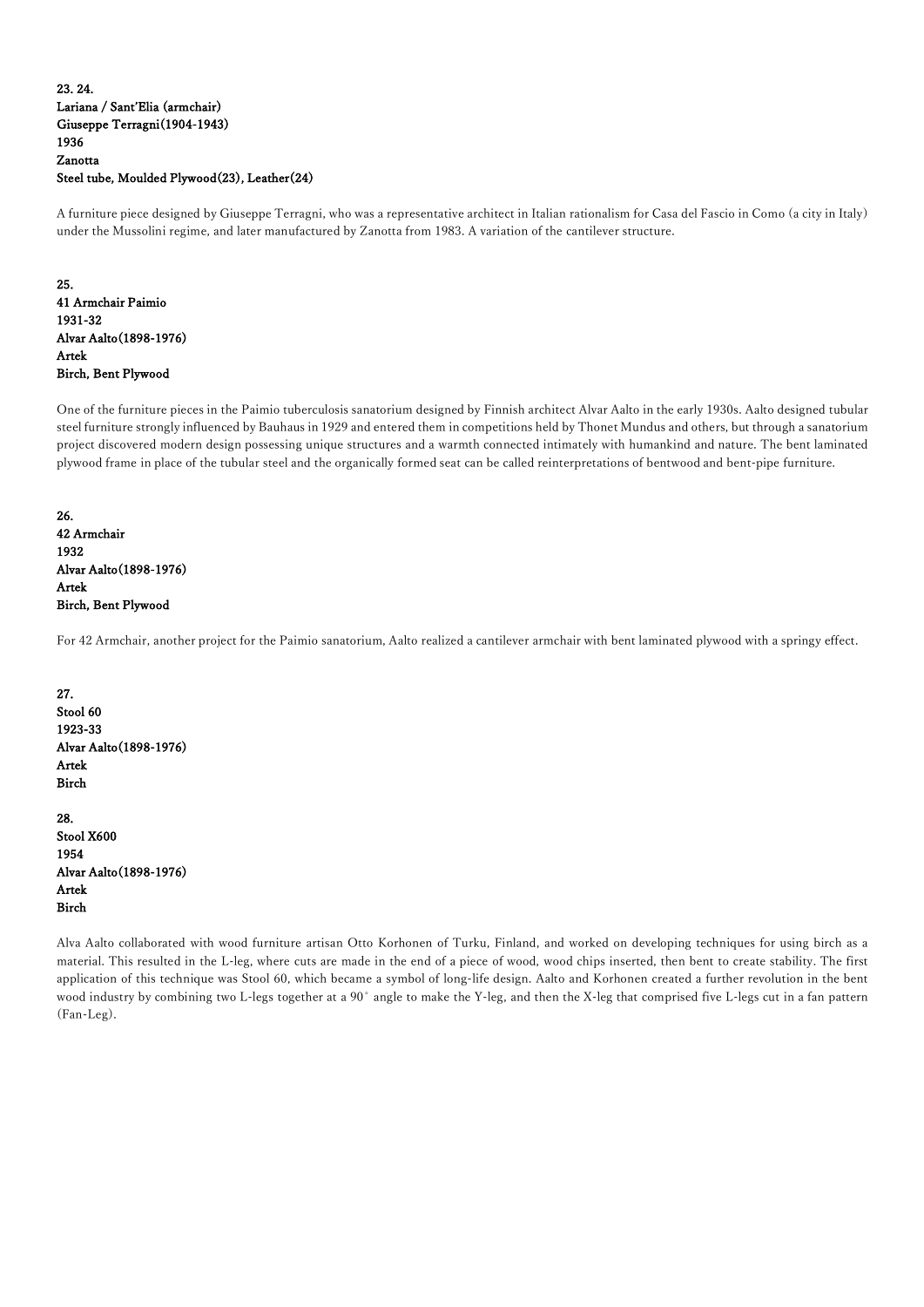29. Model 5331 1960 Rud Thygesen(1932- ) & Johnny Sorensen(1944- ) Magnus Olesen Beech

30. Stool 1970s Rud Thygesen(1932- ) & Johnny Sorensen(1944- ) Magnus Olesen Beech

Rud Thygesen & Johnny Sorensen are a design team known for numerous furniture pieces from Magnus Olesen of Denmark. 5331 is a variation of a double frame cantilever chair. Stool is a fresh design combining molded plywood legs with dyed black seat. Incidentally, their representative work is the 8000 Series Stool (not exhibited) that used an assembly system which inserted legs into the seat without using tenons or dowels and realized the first mass production and variation since No.14.

31. N118 1984 Ben af Schulten(1939- ) Artek Birch, Fabric

Ben af Schultén is a Finnish designer who has inherited the "DNA" of Aalto. He worked at Artek from the 1960, serving as art director for 28 years from 1976. N118 passed down wood bending technology with lamella inserts to contemporary times.

32. No. 270 1966, 1970 - Verner Panton(1926-1998) Thonet Birch, Molded Plywood

A frame armchair made of laminated wood by Danish designer Verner Panton. The seat and back are made of molded plywood fixed to the frame with screws. In this period, Panton has already succeeded in commercializing the moulded plywood cantilever chair 38 with Thonet.

33. Lia Chair 1966 Claudio Salocchi(1934-2012) Sormani Aluminum, hair calf

A cantilever chair by Italian designer Claudio Salocchi. He worked with the Sormani company and is known for research into the utilization of aluminum alloy.

34. Cantilever Chair 1987 Niels Jorgen Haugesen(1936-2013) Prototype Steel tube

A unique chair that hangs a mesh seat on a cantilever frame. A prototype by Danish designer Niels-Jorgen Haugesen.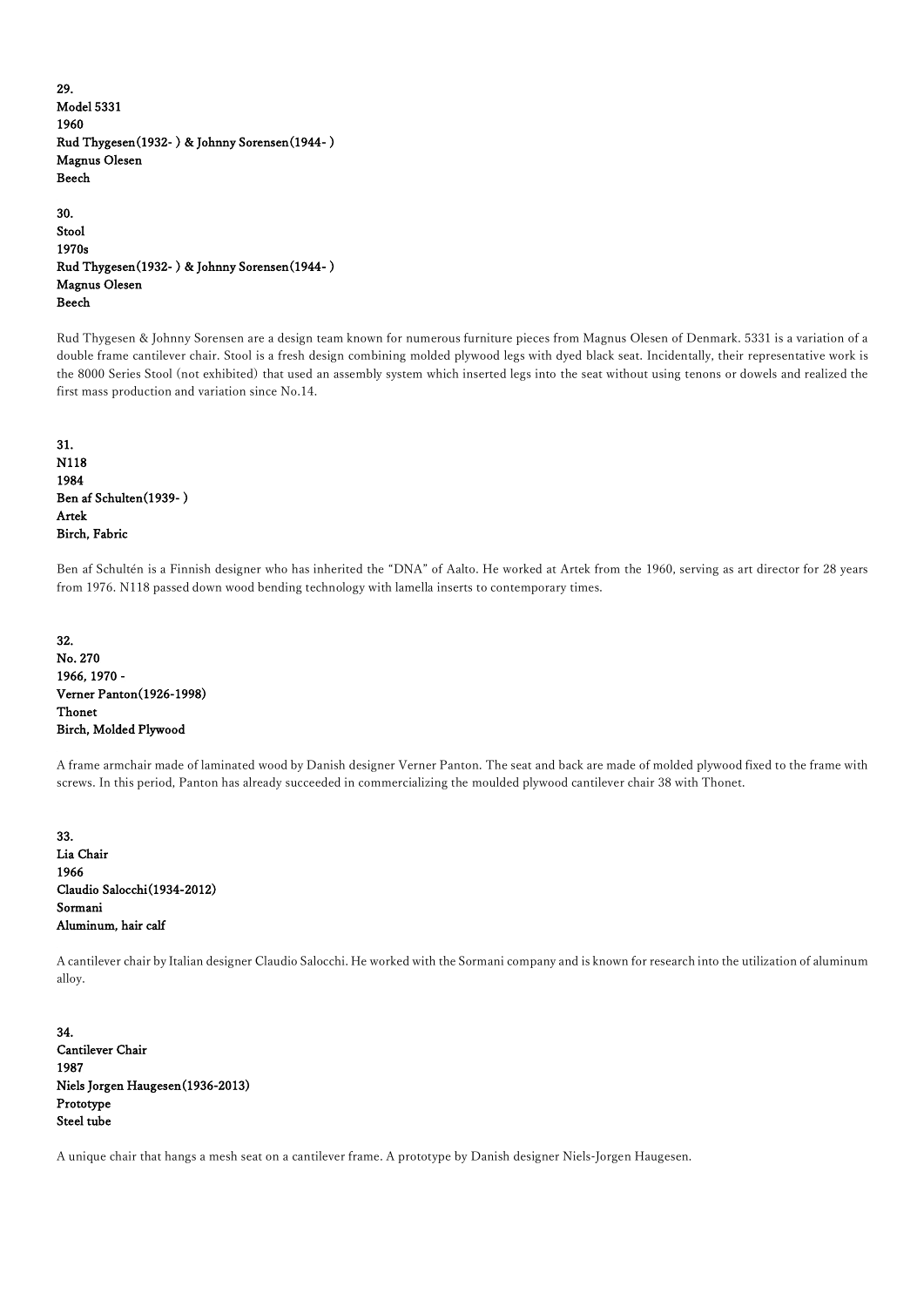### 35. 36. 37. Yoga / Z-Down Chair / Z Chair 1960s/ 1965/ 1960s Erik Magnussen(1940-2014) Torben Orskov Steel tube, Moulded Plywood(35), Leather(36), Canvas(37)

Two-leg folding chairs 36 and 37 designed by Erik Magnussen for the Danish company Torben Orskov, and tubular steel chair that looks like a yoga pose. They are rare models that were produced in small lots. Reevaluation of Magnussen's tubular steel chair is awaited as it fascinates many people.

38. No. 276 S Chair Thornet 1956 (1965) 1956(1965) Verner Panton(1926-1998) Thonet Molded Plywood

39. Panton Chair Vitra 1960 (1967) 1960(1967) Verner Panton(1926-1998) Thonet FRP

Two of Panton's works use materials that are not found elsewhere in this exhibition. S Chair is made with molded plywood, while Panton Chair is molded plastic. The plastic in the latter was FRP at the time, but was changed to polypropylene in consideration of the environment. Incidentally, when it first went on sale, there was a controversy that a similar cantilever chair had already been proposed before Panton Chair.

40. Tric 1965 BBB Bonacina Achille Castiglioni(1918-2002) & Pier Giacomo Castiglioni(1913-1968) Beech, Molded Plywood

41. Mezzadro 1957 (1970) Achille Castiglioni(1918-2002) & Pier Giacomo Castiglioni(1913-1968) Zanotta Steel, Beech

Tric is a redesign of a folding chair with a high back from Thonet. Mezzadro is evaluated as a revolutionary chair that employed the ready-made approach, utilizing an existing tractor seat for the chair seat. Also of import is that this work conveyed the fact that the tractor seat, developed in the early 20th century, was a cantilever structure. This might just be a Castiglioni kind of irony regarding the argument between Stam and Breuer about who invented the cantilever chair. The answer to their question lies in anonymous design.

42. Stool No.202 1958 Isamu Kenmochi(1912-1971) Akita Mokko Beech, Cane

A stacking stool unveiled in 1958 by bentwood furniture maker Akita Mokko founded in 1910. A current product, over 1.2 million units have been produced, and has become one of the symbols of long-life design in Japan. It is a masterpiece that is thought to be a redesign into a stool of the "stacking type square table" shown in Akita Mokko's 1938 catalog.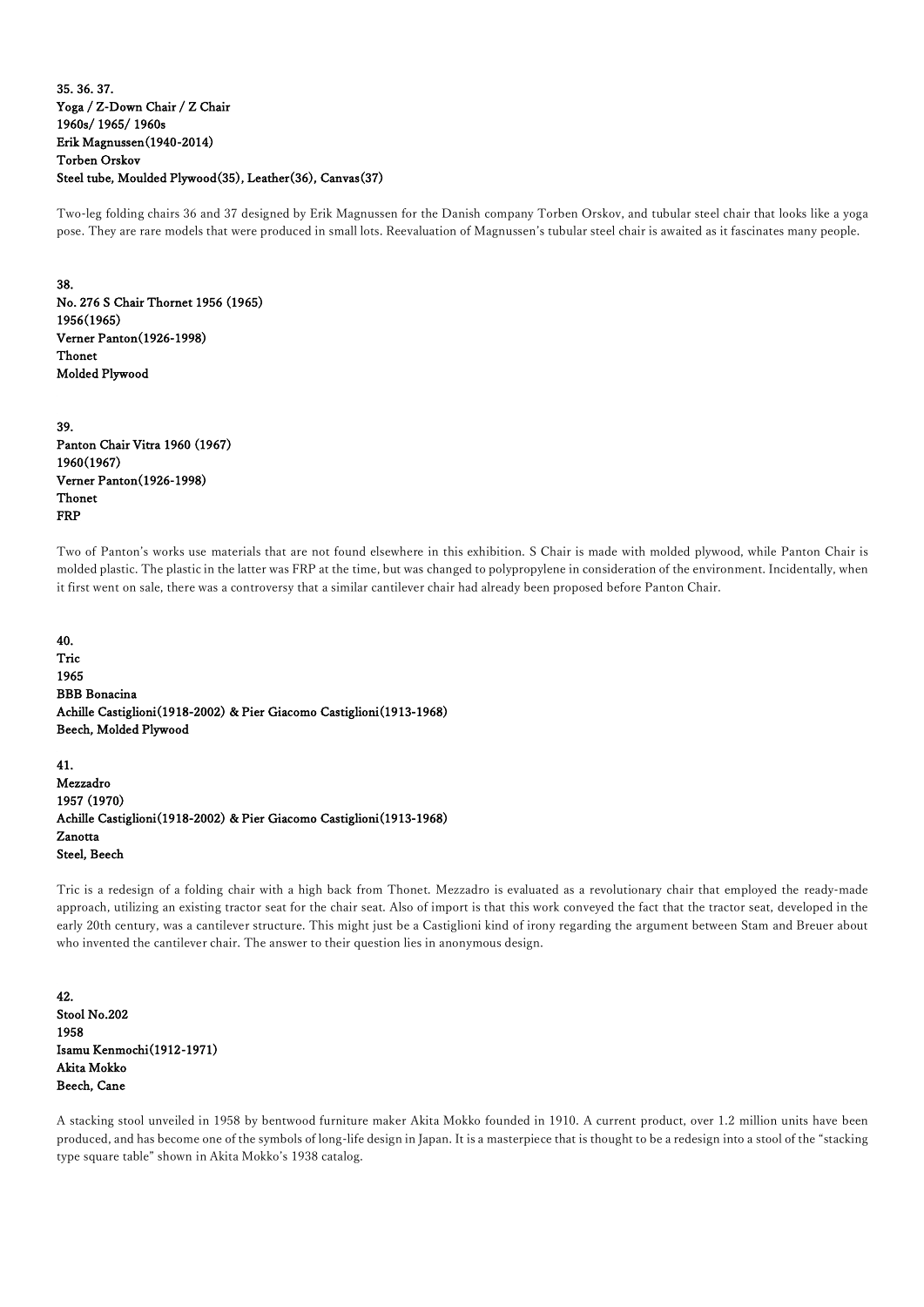43. Armchair No.207 1960 Isamu Kenmochi(1912-1971) Akita Mokko Beech

The seat height is 38 cm. Representative designers in Japan at the time unveiled chairs with low seat heights one after another, and they are once again appreciated in today's lifestyle.

#### 44.

Armchair 1967 Sori Yanagi(1915-2011) Akita Mokko Beech, Cane

An armchair that appears differently depending on the viewing angle with a design that fully brings out the appeal of bentwood. Yanagi created this elaborate design and finished it into a functional stacking chair.

## 45. OM5017 Lounge Chair 1965 Daisaku Cho(1921-2014) Tendo Mokko Cheek

Daisaku Cho entered a chair that employs the racket structure for the first time in Japan at the Milan Triennale in 1960 for which his master Junzo Sakakura did the exhibition layout design. Several years later, he designed this lounge chair for the National Museum of Western Art in Ueno. Noteworthy are the frame employing the racket structure with inserted pieces and the armrest that reveals the cross-section pattern of the laminated plywood.

46. CCC (Carbon Composite Chair) 1985 Motomi Kawamaki(1940- ) Yamaha → Okamura Seikakujo Beech, Carbon sheet

A project and a new endeavor in bentwood by taking note of and applying the lightness and elasticity of carbon sheet used in tennis rackets. It was manufactured by Yamaha that had the knowhow in racket structures at the time it was unveiled.

47. PK15 1979 Paul Kjaerholm PP MØBLER Beech, Leather

Using the same design as his own tubular steel chair PK12 (1962), he changed the material to bentwood using compressed beechwood. Two extra parts for reinforcement are used. A rare bentwood chair by Kjaerholm.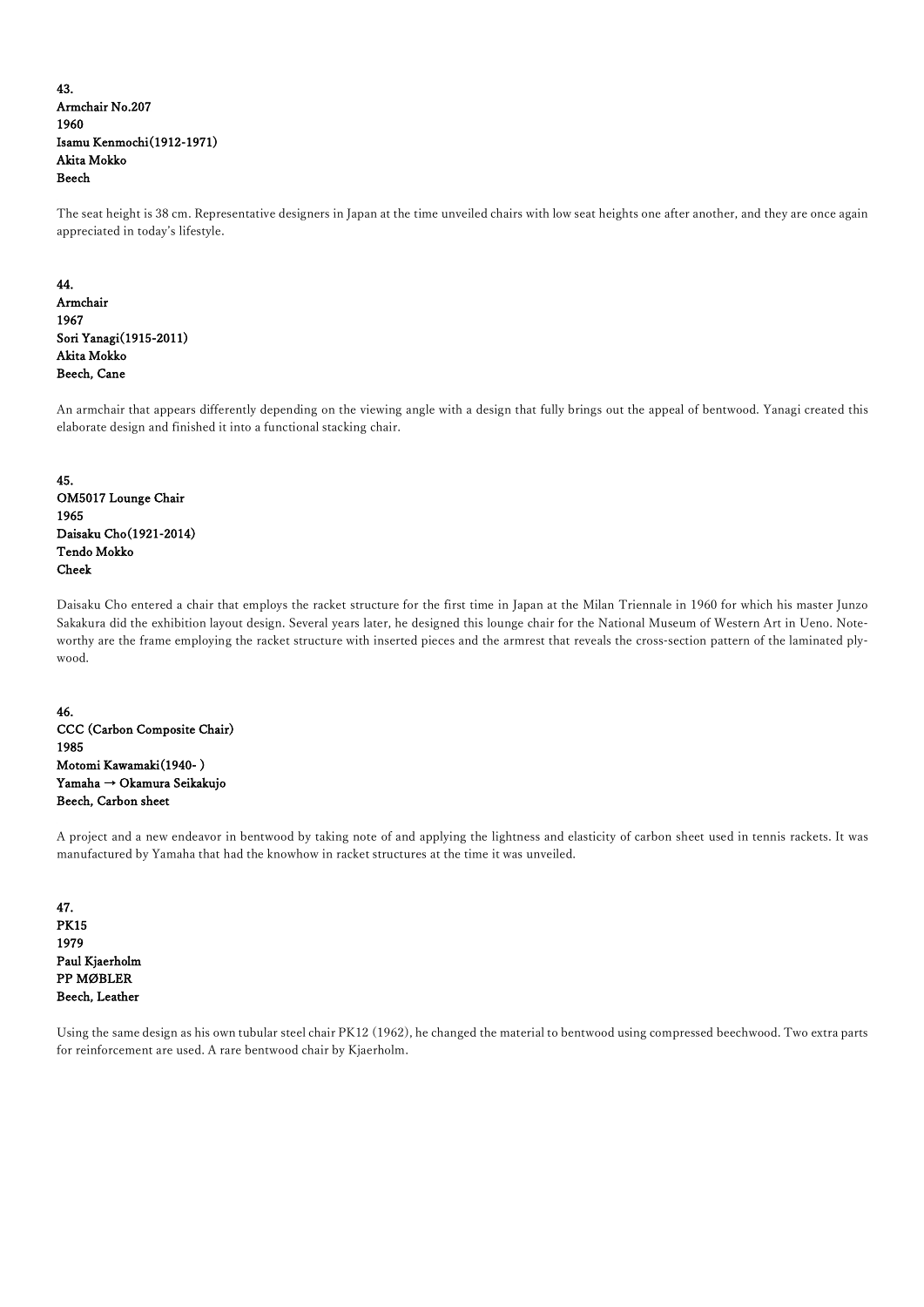48. Pretzel chair 1952 George Nelson(1908-1986) CADSANA Birch, Walnut

A laminated plywood armchair inspired by Thonet's classic models.

49. Cross Check Chair 1990 Frank Gehry(1929- ) Knoll Maple

Gehry unveiled Cross Check Chair that is as unique as his unconventional architecture from Knoll in 1990. It is made by weaving thin strips of white maple veneer and using adhesives to attach them to the frame without using any screws. It was a project that was considered unrealizable at the time it was proposed, but Gehry himself tackled development energetically at Knoll and gave it form. It is a piece that implies the possibilities in bentwood would remain into the future.

50. Armchair 2001 Enzo Mari(1932- ) **GTV** Molded Plywood, Aluminum

Mari designed a collection including a chair combining a bent aluminum tube frame and a molded plywood seat for Gebrüder Thonet Vienna (GTV). Thonet set the starting point of industrial design, and No.14 is "more than a chair" for Mari. Mari saw utopia in design when Michael Thonet opened the door to mass production and provided the standard that would be cherished by society for a long time, and inherited that legacy.